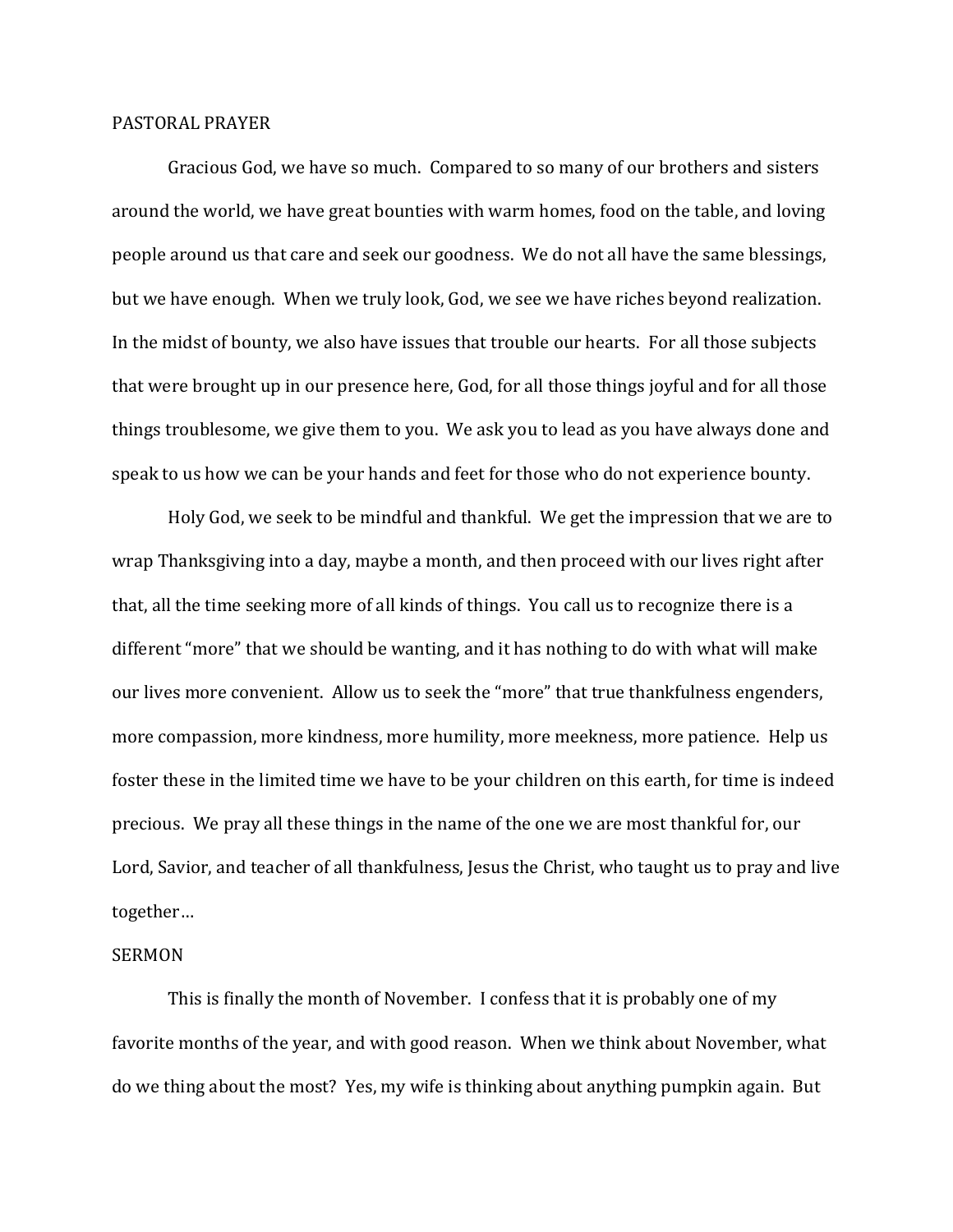seriously, we think of the holiday of Thanksgiving, but that holiday can get twisted from time to time. Let me give you an example from my own life. When I was growing up, my family always gave me and my sister gifts when we got together for the Thanksgiving holiday since both of our birthdays fell close to Thanksgiving. Being a young fellow who was learning what all these holidays so close together meant, I always thought that we shared Thanksgiving gifts. Then I started asking myself, well, I get these Thanksgiving gifts; why doesn't anyone ever get me any birthday gifts? I decided to ask my mom that one day, and she told me, no, no one shares Thanksgiving gifts, but we do give you gifts for your birthday. Funny how I couldn't be thankful for my Thanksgiving gifts; I thought that I needed more, so I complained. However, when my awareness of what I did have peaked, I came to be thankful of my family that gave me birthday gifts, even if they happened to coincide with Thanksgiving. Yes, I was a child who was still understanding what all these things meant, but even in the midst of Thanksgiving, I had a hard time being thankful. It's not just a Jeff problem; I think many of us suffer from the same thing.

 This month is the time of Thanksgiving, but we also have our own misperceptions. It can often seem confined. Don't think of this month as the only month to celebrate Thanksgiving. It's a lifestyle as Christian people. We are called to be joyous people that live in that mentality, November and beyond. But how do we live that way? How do we foster that mindset all the time when it is much easier to do on one day with a full belly of turkey, mashed potatoes, and an afternoon full of football? How do we foster that mindset when we are in the midst of life just being overall negative? First of all, let me say foremost that we don't go out shopping on Thanksgiving night; that kinda really goes against the mentality of the whole thing. But let's explore that more deeply together this month, for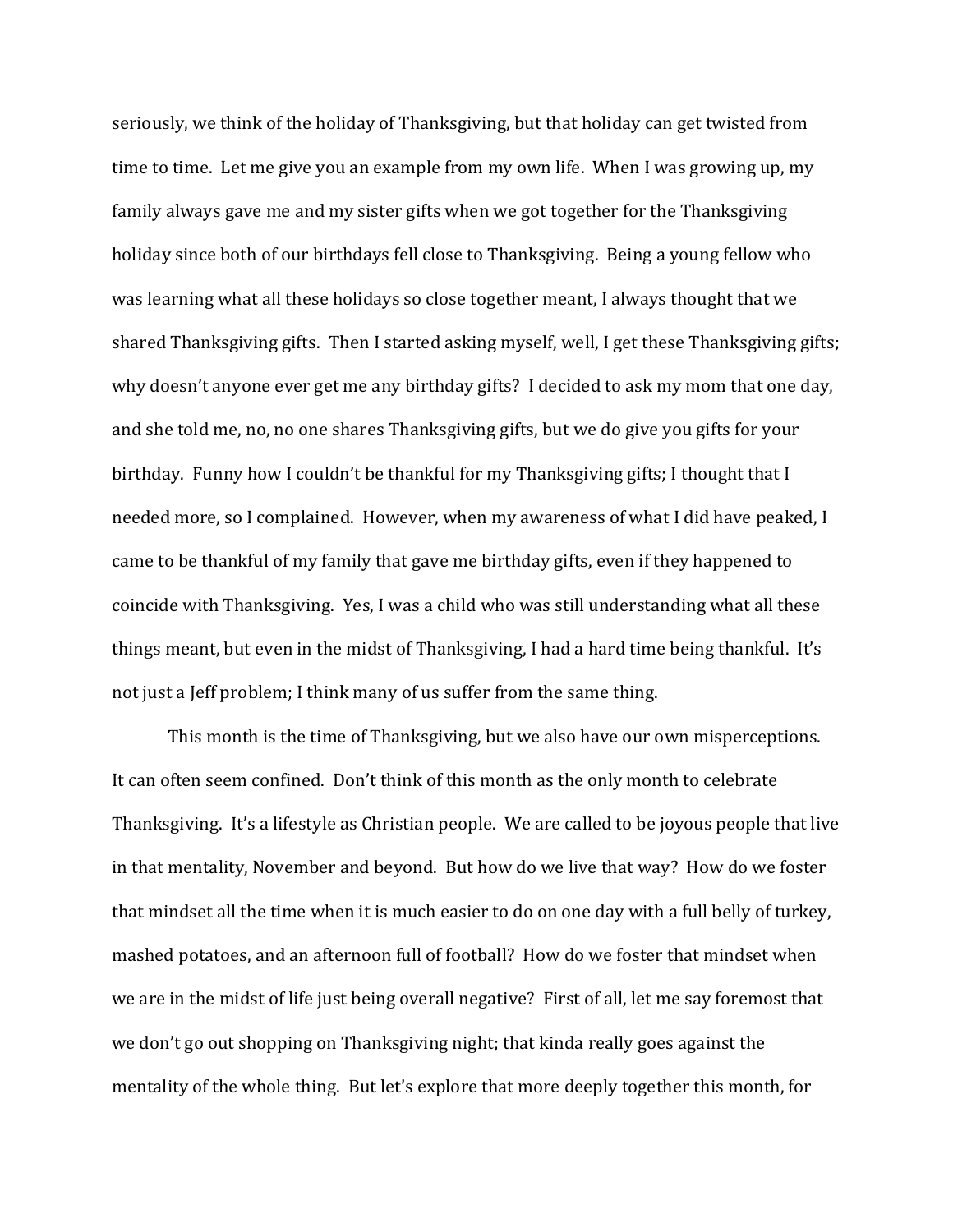thanksgiving doesn't just come to us. Today, we want to especially understand how we look at the world. Let's look at first at the two main parts of thankfulness, then we can find one more component that will allow us to see how to be ongoing people of thankfulness when thankfulness can grow to be stale.

What are the first ideas you hear with "thankfulness?" I decided to do an Internet search simply on the word "thankfulness," and the first result I pulled up was a dictionary definition. It fell exactly in line with how I defined it. I believe the first part of Thanksgiving is recognizing what we have. So, we must ask ourselves: what do we have? That's probably a harder question than it might appear. We don't usually take stock of what is in our lives until we lose something. It can be a part of your health, it can be a possession, it can be another person in your life. True Thanksgiving begins when we recognize what we have when we have it, when we can still appreciate it. Let's take this specifically in the moment. Look around you. Each person here cares about this church. We have a community. We have a place to glorify our Creator, to be recharged and prepare for the next week. We have a place where we can hear, appreciate, and sing good music, even the hymns we aren't always familiar with. We look around and see abundance when we are all too easily taught to look at everything around us in terms of deficit.

 But that's not the only thing. Thankfulness is fostered not only with an awareness of what we have. I can think of many things I have, some of which I have no semblance of thankfulness for. I have student debt, and while I'm thankful for my education, the debt does not make me happy. In fact, I try not to think about it, lest I become depressed. No, there is something else we need to have. What separates my education and my debt? It is what I think about it! The other part of thankfulness is wanting and loving what we have.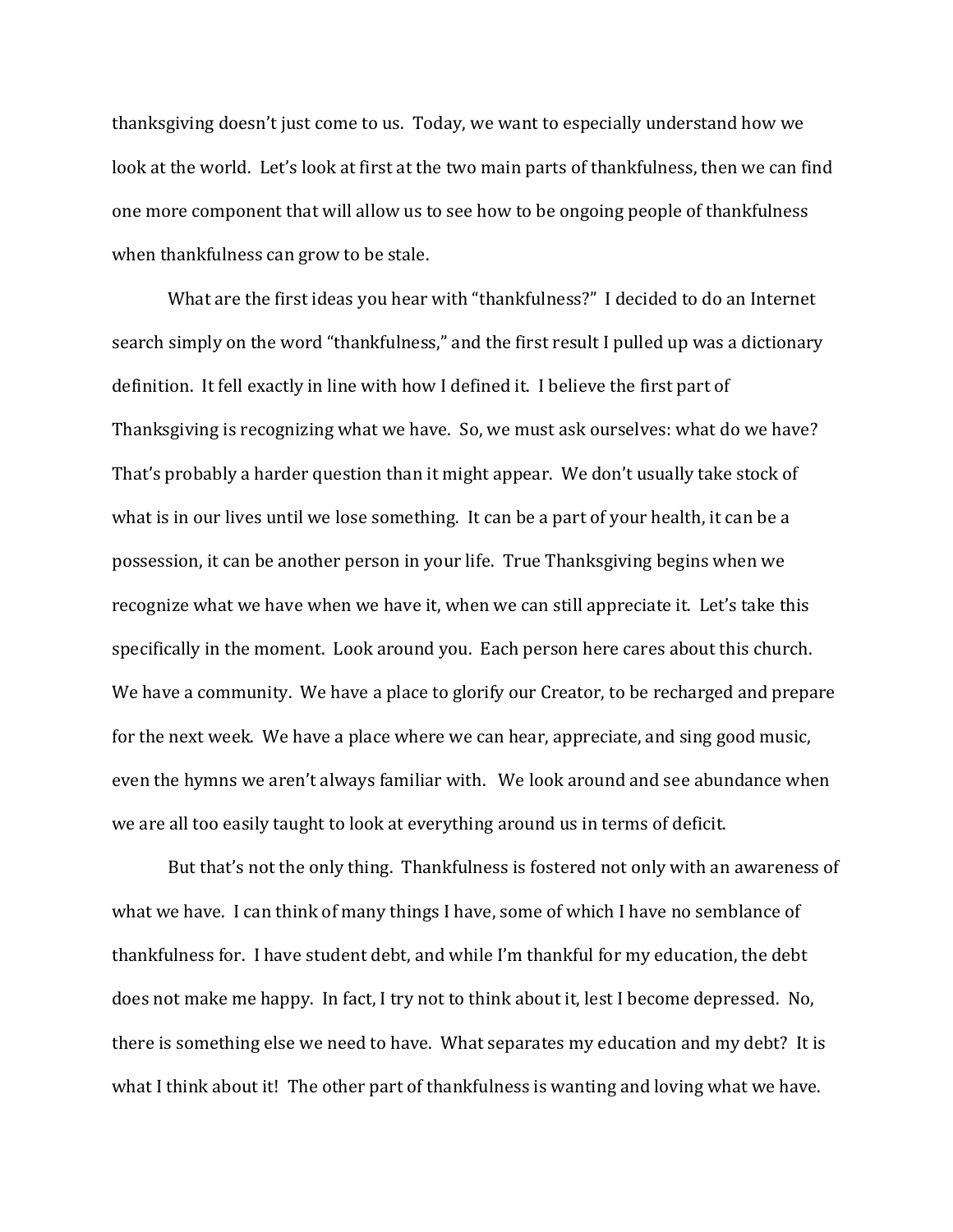According to the Free Dictionary, "thankfulness" is defined as "aware and appreciative of a benefit." We decide that what we have is enough, and we appreciate what that enough is. When we don't live this, then we want more, and we are not truly thankful. That puts a new spin on things, doesn't it?

Consider something like a collection. A collection sparks desire to consistently collect more. Throughout my life, I have collected sports cards. Sometimes I'll be more interested in a player; sometimes it's about collecting a complete set. I'll collect one full set; what's up next? The focus then becomes the next set. But does it have to be that way? Does the focus of building a collection need to be acquiring the next part and then the next one? And then the next one? I don't believe so. Maybe the task of building collections is about knowing what I have, appreciating it, and enjoying the outlook of finding the next piece instead of looking at the collection in terms of deficit. Collecting can become more haunting about what we don't have instead of what we have, and when that's the case, then it's a burden instead of a joy. Just like life can be when we do not live it with thankfulness.

Indeed, the great enemy is the scourge of "more, more, more!" and the Apostle Paul wrote a different prescription. In a world that cries for more, we see the ingredients that will build us up as Christian people. This is one of the ways that Paul crafts the necessities of the Christian life to the Colossian church. We see the things we should be crying for more, for they craft the good and faithful life. But what is the word and sentiment that repeats over and over? Thankful. In all these parts of the Christian life, thankfulness is the most articulated. But I still feel there is something missing. There is an almost…urgency to thankfulness that we're not touching upon.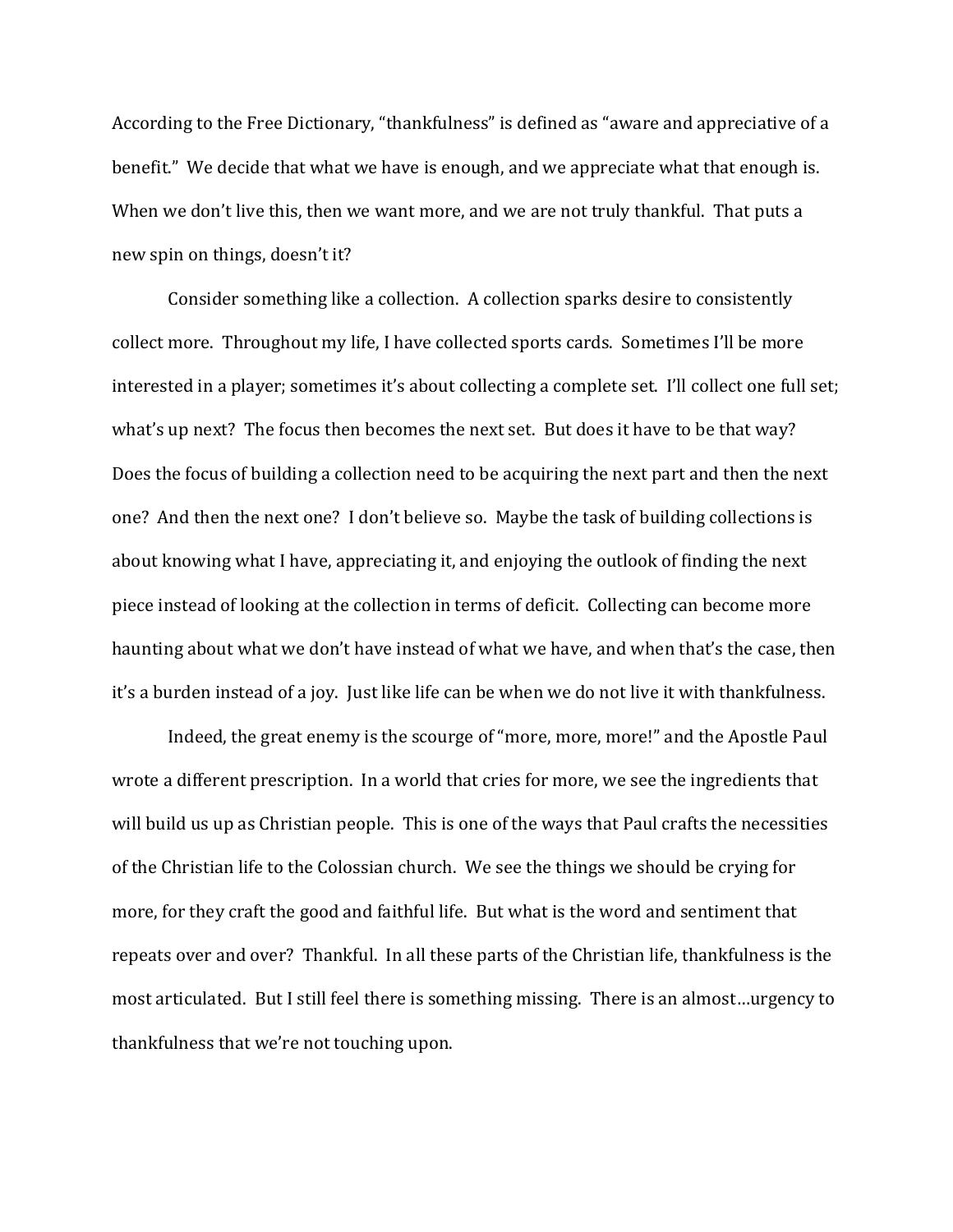How do we maintain a thankful outlook? We take a good look at who we are and what life is all about. The passage from Ecclesiastes puts it rather bluntly. Sooner or later, we will all pass beyond, but as Christian people, there should be greater meaning in that than death. We talked at Iliff about a concept called finitude. Finitude simply means that in our lives, there is a definable beginning and a definable end as God created us to have. We often do not grapple with that, but when we think about it truly and deeply, we realize that our lives have more meaning when we appreciate that it will have an end. "Go," the teacher says, "Eat your bread with enjoyment and drink your wine with a merry heart, for God has long ago approved of what you do." Live life to the fullest while we can, for, indeed, sometimes the unexpected come upon us all. Thankfulness shines on things more fully when we recognize there is an end; the end defines the middle more clearly. The recent shooting at Los Angeles International brings it all back to stark reality: we do not know how long we will be on this earth. We do not know how long we have to spend time with those around us, so every day is a new opportunity to look at this and be joyful and thankful. When we seek God, trust in God, and know that God has placed us here on this earth for a limited time, we will be amazed how the world looks. We learn how to keep things in perspective, but I'm not going to get ahead of myself. That is the topic we will discuss next week. I know my sermon series will have an ending, so I need to focus on the middle having meaning.

 When you think about it, thankfulness affects outlook, and outlook affects thankfulness. Sounds like the old argument, "Which came first? The chicken or the egg?" Indeed, that may be the case. But we are rooted in God, and when we're truly rooted in God, we'll see the effects. We recognize and sanctify that we have an ending to our lives